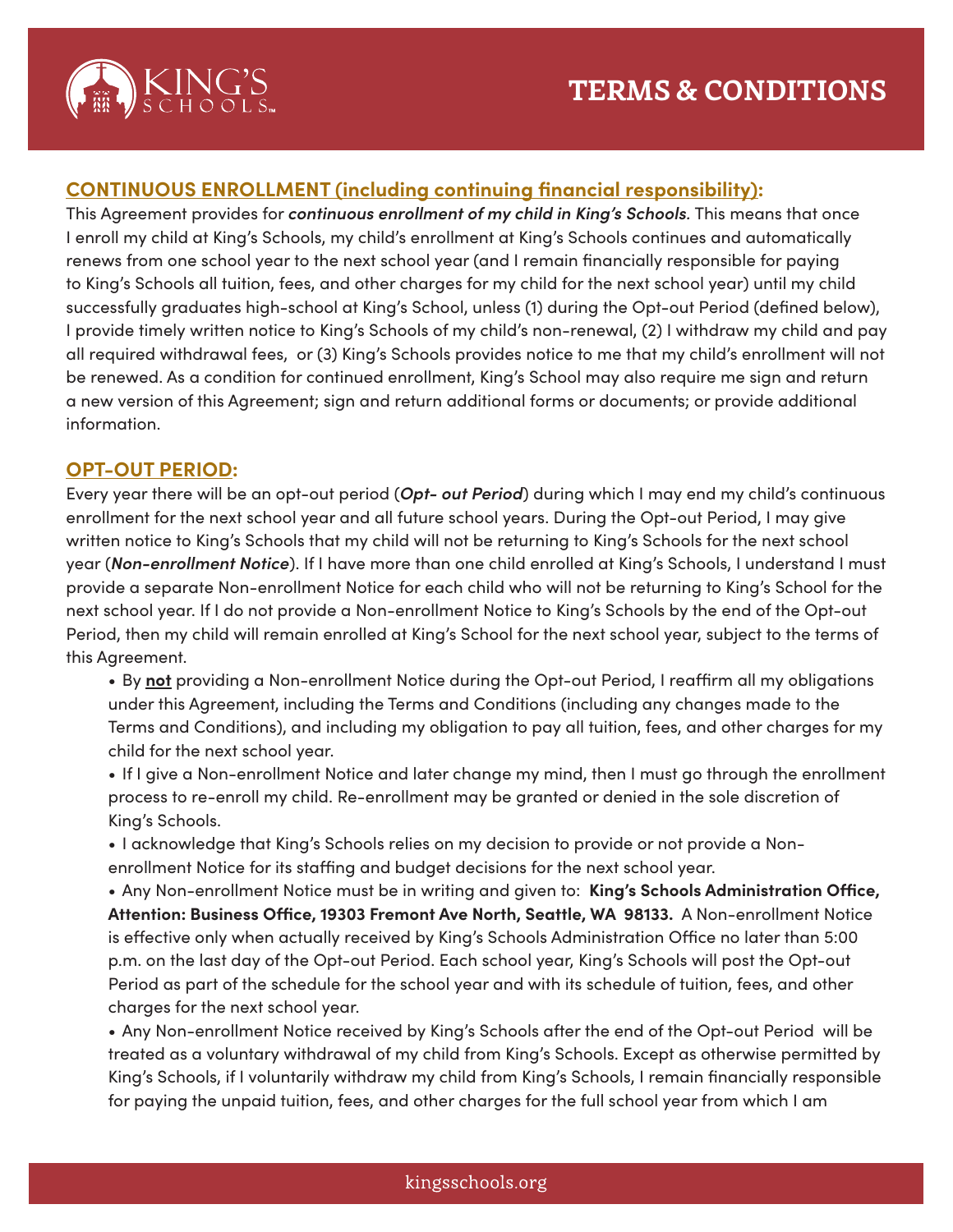withdrawing my child. However, if I voluntarily withdraw my child from King's Schools before the start of the school year, and the applicable fee schedule permits voluntary withdrawal on payment of a withdrawal fee, then on payment of that withdrawal fee, I will not be financial responsible for the unpaid tuition, fees, and other charges for that school year.

• If after the start of the school year, I seek to voluntarily withdraw my child for the remainder of that school year, I remain financial responsible for paying the unpaid tuition, fees, and other charges for that school year.

#### **TUITION:**

• Tuition, fees, and other charges may change from school year to school year. Tuition, fees, and other charges for the next school year should be published by King's School no later than February 1 of the then-current school year. However, some participation fees may not be known at that time. I understand I will be informed of those fees at the time my child chooses to participate in that activity.

• It is vital that I meet my financial commitments to King's Schools through the timely payment of tuition, fees, and other charges in order for King's Schools to continue its mission and regularly meet its financial obligations to its teachers, staff, and others. I understand that tuition, fees, and other charges owed by me to King's Schools must be paid to King's Schools through FACTS Family Portal. I further understand that tuition and certain fees and other charges for the school year are due in full by August 15 of each year. Tuition and certain fees and other charges may also be paid through a variety of flexible payment plans described in the FACTS Family Portal. I will timely pay all tuition, fees, and other charges owed for my child according to the King's Schools schedule for the then current tuition, fees, other charges. That schedule is subject to change for each school year in the sole discretion of King's Schools. The terms for permitted payment plans and required disclosures are available through the FACTS Family Portal.

#### **DELINQUENT ACCOUNTS:**

If I decide to pay tuition, fees, and other charges under a payment plan, I understand that payments received after the 15th of each month are delinquent. I understand that a \$40 late fee may be added to my account when any payment is late (whether due in full or due under the terms of a payment plan). I understand a 1% FINANCE CHARGE per month may be assessed on my account for that portion that is not paid by the due date. I further understand that my child may not be permitted to continue attendance if my account becomes 45 days or more past due. All balances from the prior school year must be paid in full by the first day of the new school year. Except as prohibited by law, report cards, transcripts, and diplomas will not be released and will be withheld unless I satisfy my financial obligations to King's Schools. A \$30 fee may be assessed for returned checks or declined auto-debit transactions. Accounts over one (1) year past due may be submitted to a third-party for collection assistance. I will pay all costs of collection incurred by King's Schools to collect the amounts I owe. If King's Schools is required to retain legal counsel to enforce the terms of this Agreement (including these Terms and Conditions) in any way, including for collections, garnishments, litigation, or any other method permissible by law, King's Schools will be entitled to recover from me all of its legal fees and costs, including fees and costs incurred in any post judgment collection, appeal, mediation, arbitration, and bankruptcy proceedings.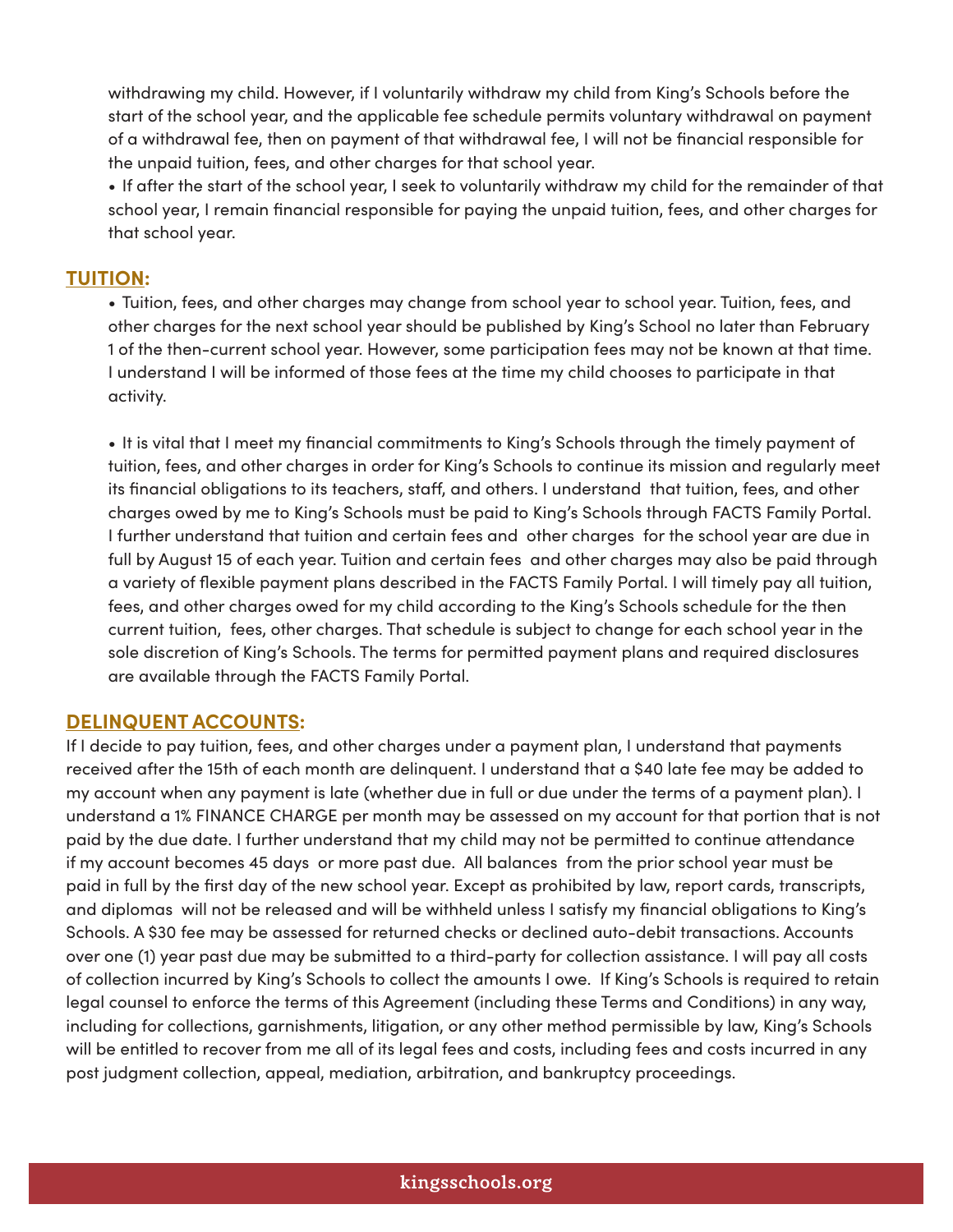# **LATE ENROLLMENT:**

Once the school year has begun, tuition is pro-rated for late enrollments. Enrollment during any part of a month requires payment of tuition for the **entire month**, even if I select a monthly payment plan.

# **PERMISSIONS:**

I grant permission for my child to use all playground equipment and participate in all school activities of King's Schools, including field trips away from the grounds of King's Schools, provided I am notified of off-site excursions in advance. If King's Schools request specific permission from me for my child to participate in a particular activity and I decline to provide that permission, then my child may not be permitted to participate in that activity.

# **METHOD OF INSTRUCTION**:

King's Schools reserves the right to change its method of delivering student instruction in its sole discretion. The change the delivery of instruction may be due to public health need, rate of infectious disease at King's Schools or surrounding community or other applicable area, state or federal recommendation or mandate, availability of its workforce, technological concerns, inclement weather, a safety or security need or concern, or any other reason deemed appropriate by King's Schools. Should the method of student instruction vary from a traditional in-person instruction model, the change does and will not alter my financial obligations under this Agreement.

# **ARBITRATION:**

If legal action is necessary to enforce the terms of this Agreement or to assert any claim against King's Schools, I will not bring any action in the civil courts, but I may submit the matter for resolution through binding arbitration. King's Schools and I will first attempt to resolve our dispute through mediation before submitting the matter to arbitration in accordance with the following terms. Mediation and arbitration will be before a mutually acceptable person who: (1) is a practicing attorney with a minimum of ten years' experience or a retired judge, and (2) agrees with the CRISTA Ministries Statement of Faith. If the parties cannot agree on a mediator or arbitrator, then each will appoint a qualified person and the two will agree on a third qualified person to be the sole mediator or arbitrator. The arbitrator need not be the same person as the mediator. The arbitration will follow, the procedures of Chapter 7.04 RCW. Additionally, the arbitrator will have the authority to order such discovery, by way of deposition, interrogatories, document production, or otherwise, as the arbitrator considers necessary to a full and fair exploration of the issues consistent with the expedited nature of arbitration. I will pay one half of the mediation and arbitration fees charged by the mediator or arbitrator.

### **FORCE MAJEURE:**

CRISTA Ministries d/b/a King's Schools will not be in default under this Agreement as long as the fulfillment of any material terms or provisions of this Agreement are delayed, prevented, or otherwise rendered incapable or impractical of being performed due to fire, explosion, strike or work stoppage, natural disaster, act of God, act of the public enemy, war, act of terrorism, act of any government agency or official, government-declared public health emergency, government-imposed measures responding to the outbreak of infectious disease, quarantine restrictions related to an infectious disease, or any other unforeseeable cause, whether of the kind enumerated above or otherwise, beyond the reasonable control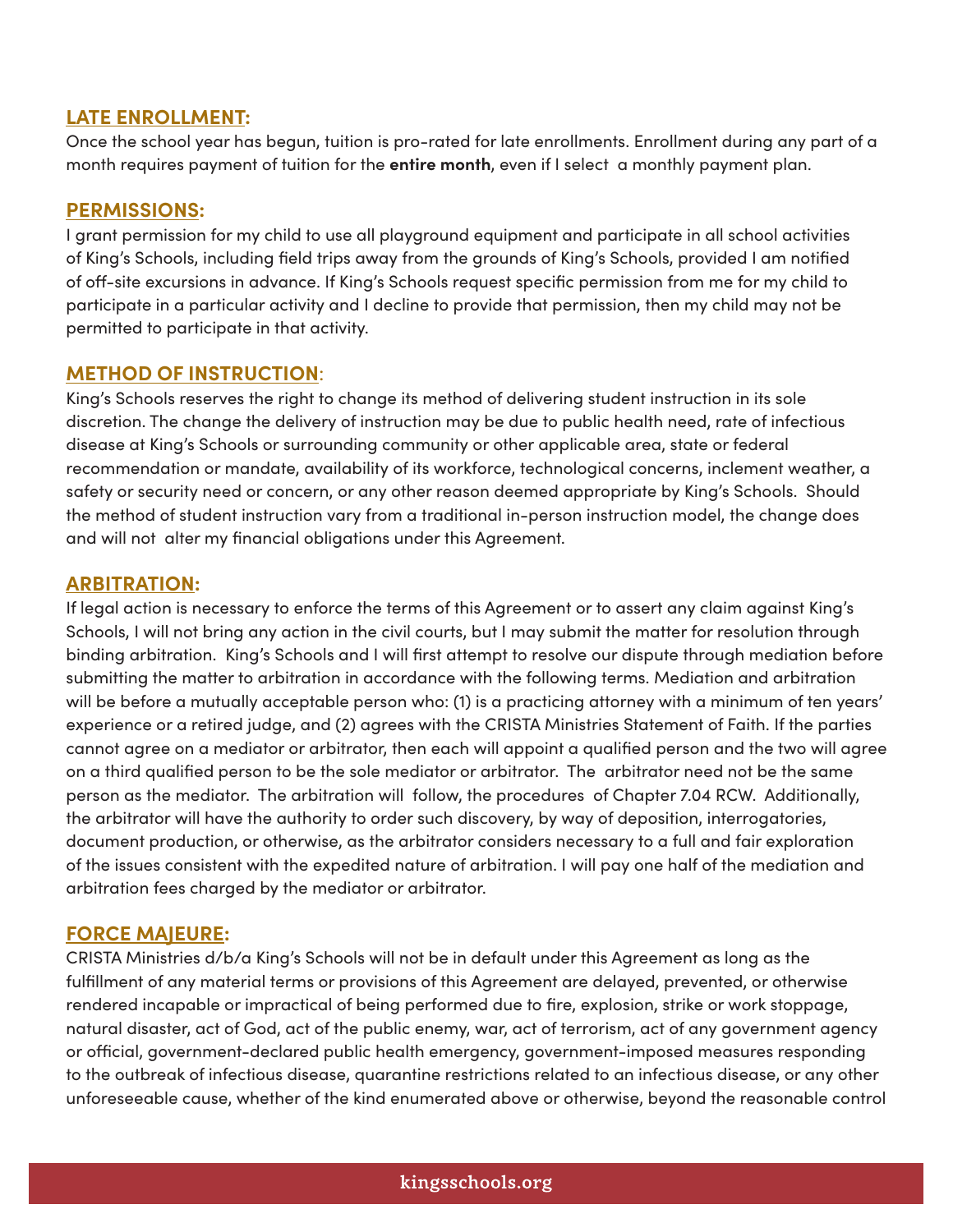of CRISTA Ministries. Whenever reasonably possible, any schedule or time for performance set out in this Agreement (including these Terms and Conditions) or School Policies will be extended as necessary to overcome the effects of the force majeure event, or King's Schools and I will enter into good faith negotiations to mitigate the impact of the force majeure event, and continue to perform as much of this Agreement as is reasonably possible.

# **SEVERABILITY:**

If any provision of this Agreement is held to be invalid or unenforceable, the remaining provisions of this Agreement will remain in full force.

# **VENUE AND LAW:**

This Agreement will be construed and enforced exclusively in accordance with the laws of the State of Washington without regard to its conflicts of law principles and irrespective of whether I reside in a different state or country. Any arbitration proceeding brought by me or King's Schools arising out of or related to this Agreement or the enrollment of my child at King's Schools will be brought only in King County, Washington.

### **ATTORNEYS FEES:**

If King's Schools or I bring any legal action (including arbitration) to enforce the terms of this Agreement, the terms of any other agreement between us, or any claims that either of us may assert against the other, the substantially prevailing party in such action will be awarded its reasonable attorneys' fees and costs, in addition to any other relief granted.

# **MEDICAL CONSENT WAIVER; PAYMENT OF EXPENSES; RELEASE; COVENANT NOT TO SUE; INDEMNIFICATION:**

- A. **Medical consent; Payment of expenses.** I grant King's Schools permission to call 911 for emergency medical aid or to take my child to a physician or hospital for medical treatment, or both. If King's Schools or any of its employees or other agents believe my child has sustained an injury, becomes ill, or otherwise requires medical treatment, I give consent to any physician or emergency aid responder to administer drugs and perform any medical treatment that the physician or responder determines appropriate for the relief of pain or to preserve my child's life or health. I assume all responsibility for all medical, rescue, transportation, and other expenses incurred on my child's behalf. I will fully and immediately reimburse King's Schools and any other Released Person (defined below) for any of those expenses that King's Schools or any other Released Person chooses to advance, in its sole discretion. King's Schools and Released Persons have no obligation to advance any expenses on my child's behalf.
- B. **Release of Claims.** To the extent permitted by law, on my behalf and on behalf of my child, I release CRISTA Ministries and its past, current, and future trustees, officers, employees, other agents, and volunteers (with all released persons collectively referred to as Released Persons and individually as a Released Person) from all Claims. The term Claims means every possible claim, expense, or other liability for any injury (including death), damage, or other loss related to or arising from my child's enrollment with King's Schools or my participation in or my child's participation in any of the activities of King's Schools, whether the claim arises from negligence, breach of contract, deviation